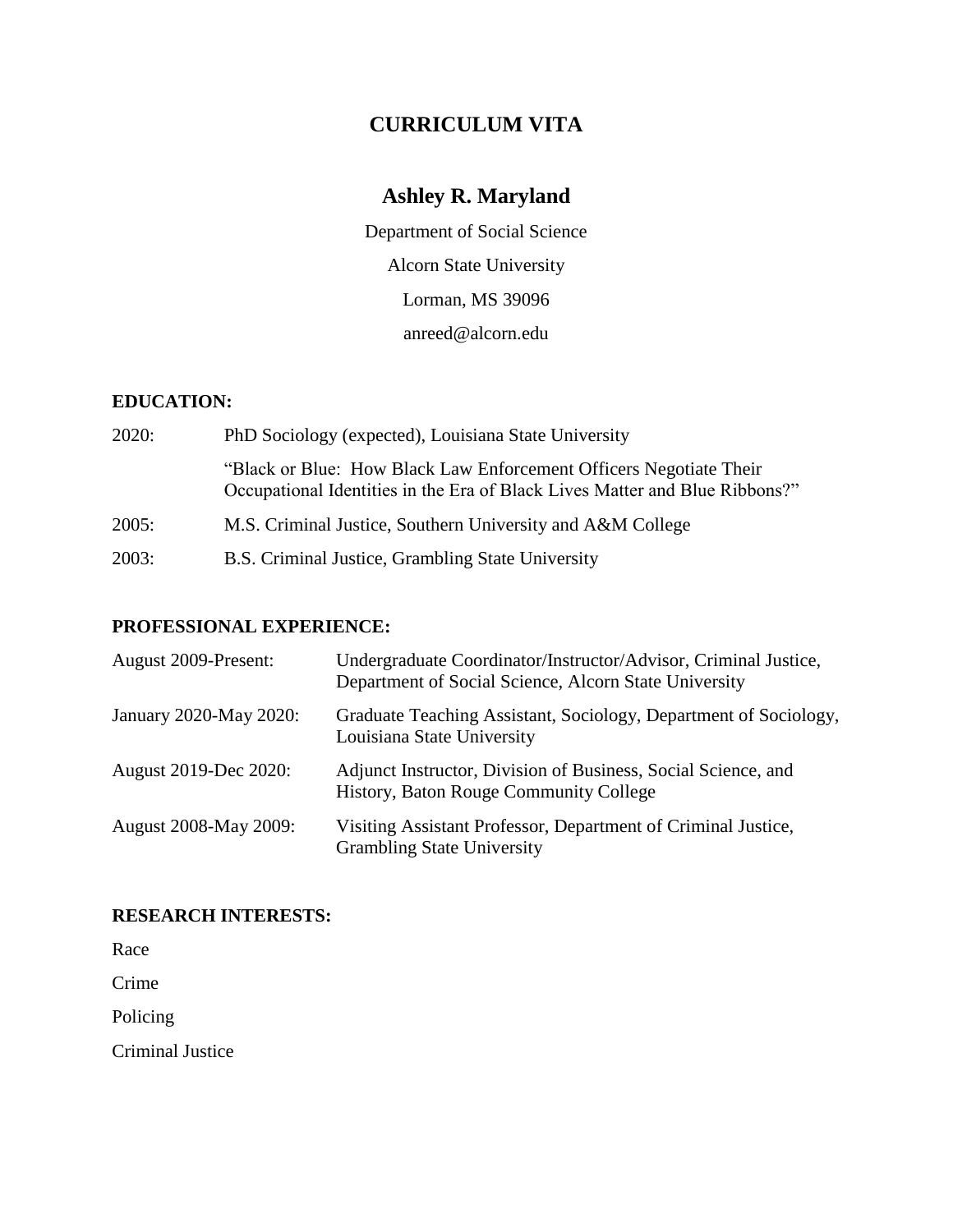#### **PUBLICATIONS:**

Thomas, D., Lathan, D., Maryland, A. & Martin, L. (2017). The educational plight of black men and boys in Baton Rouge: A critical demography perspective. In Horton, H.D., Martin, L.L., and Fasching-Varner, K (Eds). *Race, Population Studies, and America's Public Schools.* (17-36). Lanham, MD: Lexington Books.

## **WORKS IN PROGRESS:**

- Maryland, Ashley R. "Does Gender Affect How Black Law Enforcement Officers Negotiate Their Occupational Identities in the Era of Pro-Black and Anti-Black Protest Groups?"
- Maryland, Ashley R. "Criminal Justice Reform: How COVID-19 can transform the Criminal Justice System as we know it."

#### **TEACHING EXPERIENCE:**

Undergraduate Level: Online, Hybrid, and In-person

Aging in Society **Corrections** Courts and Criminal Justice Criminal Investigations Criminal Law Criminal Procedure and Evidence Criminology Deviant Behavior Interviewing, Interrogation, and Report Writing Introduction to Criminal Justice Juvenile Justice and Delinquency Public and Private Security Rural Sociology Social Science Internship Special Topics (Ethics) The Family The Police